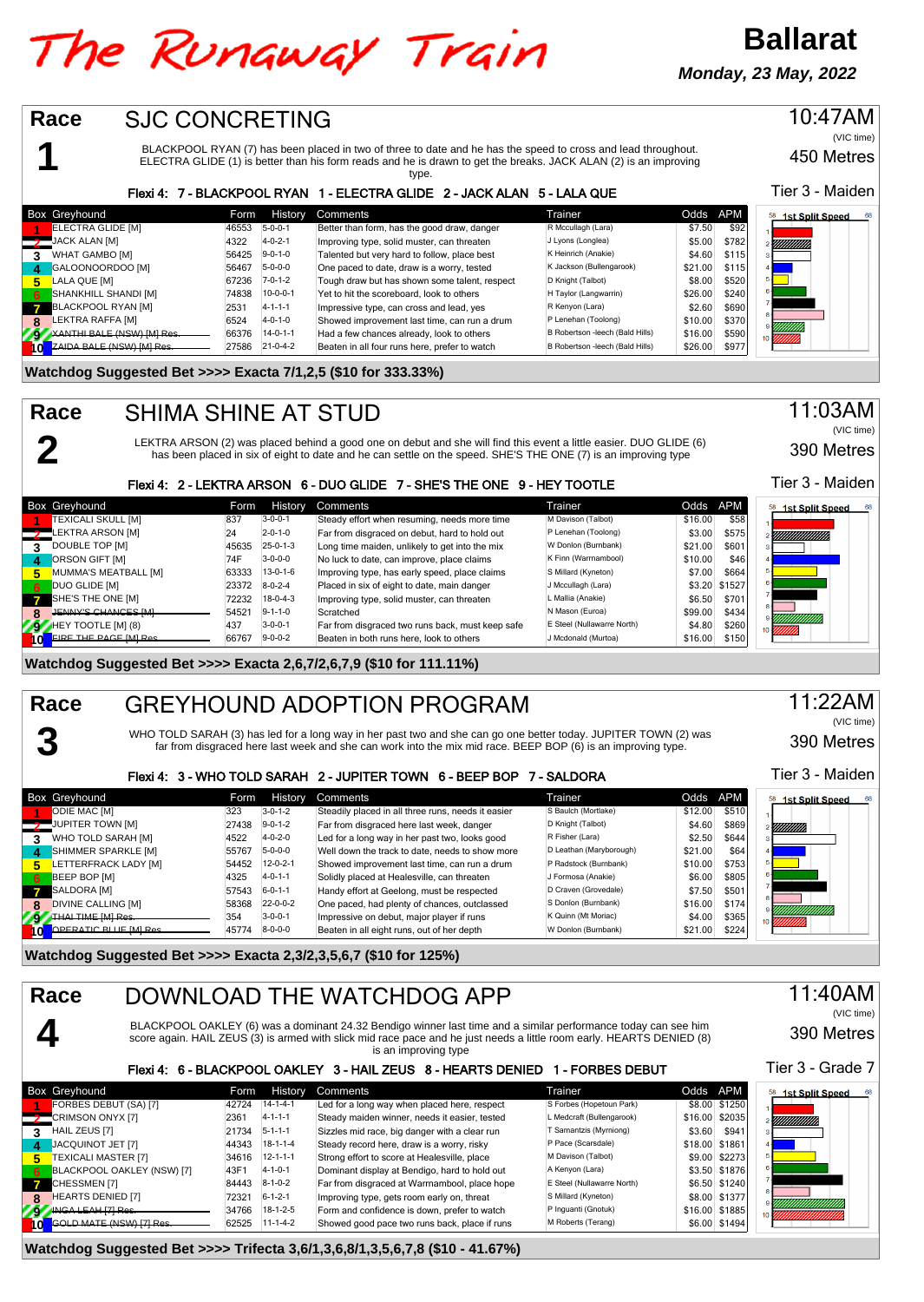# The Runaway Train

## **Ballarat**

**Monday, 23 May, 2022**

## GREYHOUND CLUBS VICTORIA **Race**

JAGGER BALE (1) is drawn to hold the early lead and he has always been hard to reel in when on the arm. TYPHOON BOLT (6) has the class edge and he just needs a clear crack mid race. ZIPPER SHINE (7) is a more than capable type.

## Flexi 4: 1 - JAGGER BALE 6 - TYPHOON BOLT 7 - ZIPPER SHINE 8 - GAZER'S LANE

|     | <b>Box Greyhound</b>            | Form  | History          | Comments                                                | Trainer                   | Odds APM |                | <b>1st Split Speed</b> |
|-----|---------------------------------|-------|------------------|---------------------------------------------------------|---------------------------|----------|----------------|------------------------|
|     | JAGGER BALE (NSW) [5]           | 58332 | 44-6-7-6         | Drawn to lead, bold front runner, go close              | C Dew (Anakie)            |          | \$3.60 \$3496  |                        |
|     | LAUGHING LARRY [5]              | 18231 | $8 - 3 - 1 - 1$  | Showing promise but rises in class, place               | K Lloyd (Anakie)          |          | \$6.00 \$3787  | YMMMMMMM               |
|     | LIL SNOOZE [5]                  | 26242 |                  | 107-11-18-22 Can unwind a strong finish, put in exotics | G Campbell (Anakie)       |          | \$12.00 \$4208 |                        |
| 4   | <b>BLUE ENTOURAGE [5]</b>       | 42121 | $40 - 4 - 8 - 5$ | In form but will need to lead clearly, risky            | M Lloyd (Anakie)          |          | \$10.00 \$3592 |                        |
| 5   | NYSSA'S GIRL [5]                | 12351 | 81-8-11-15       | One paced, drawn to find bother, tested                 | C Roberts (Terang)        |          | \$21.00 \$3103 |                        |
| 6   | TYPHOON BOLT [5]                | 57263 | 70-11-15-11      | Class edge, major player with a clear run early         | R Fisher (Lara)           |          | \$4.50 \$2075  |                        |
|     | <b>ZIPPER SHINE (NSW) [5]</b>   | 45125 | $26 - 6 - 2 - 1$ | Racing well, good turn of foot, can threaten            | W Green (Parwan)          |          | \$4.80 \$2393  |                        |
|     | GAZER'S LANE [5]                | 855F2 | 44-6-9-7         | Showed some form when placed here, keep safe            | D Bewley (Pentland Hills) |          | \$6.00 \$3722  |                        |
|     | <b>EQOTY TRIP FUND ISI Res.</b> | 15647 | $22 - 3 - 4 - 3$ | Better than his past few runs, place claims             | J Formosa (Heathcote)     |          | \$10.00 \$3003 | <u>UMB</u>             |
| l O | JOSIE'S CALL [5] (7)            | 62167 | 76-14-5-9        | Beaten in both runs here, place preferred               | K Quinn (Mt Moriac)       |          | \$12.00 \$3791 |                        |

## **Watchdog Suggested Bet >>>> Exacta 1,6/1,6,7,8 (\$10 for 166.67%)**

**5**

**6**

**7**

### TAB - LONG MAY WE PLAY **Race**

FEISTY NIKITA (8) was never headed in her handy 28.60 Bendigo win and she will exit the same draw today. CONFER (7) has terrific mid race pace and he is improving all the time. SIREN HEAD (4) is nearing another win.

## Flexi 4: 8 - FEISTY NIKITA 7 - CONFER 4 - SIREN HEAD 3 - HOVEY'S BOURBON

|              | <b>Box Greyhound</b>                  | Form  | History          | Comments                                         | Trainer                | Odds APM       | <b>1st Split Speed</b>         |
|--------------|---------------------------------------|-------|------------------|--------------------------------------------------|------------------------|----------------|--------------------------------|
|              | <b>ZARA'S PRINCESS [5]</b>            | 76664 | $22 - 3 - 2 - 2$ | Lacking confidence, may get buried back, risky   | T Steel (Nullawarre)   | \$12.00 \$3408 |                                |
|              | BLUE YAALA [5]                        | 35415 | 48-9-4-9         | Never headed in her win here, harder today       | J Wickham (Lara)       | \$8.00 \$3941  | ,,,,,,,,,,,,,,,,,,,,,,,,,,,,,, |
|              | HOVEY'S BOURBON [5]                   | 23662 | $27 - 7 - 6 - 4$ | Far from disgraced at Bendigo, keep safe         | R Romyn (Seymour)      | \$6.00 \$3043  |                                |
| $\mathbf{A}$ | SIREN HEAD [5]                        | 54326 | $30-6-4-4$       | Terrific muster, quick PB here, threat if steps  | J Bray (Smythes Creek) | \$4.00 \$4069  |                                |
| 5.           | MS. LUCKY LEAVES [5]                  | 17313 | 49-7-10-7        | Will need to cross and lead clearly, place best  | D Jarvis (Sydenham)    | \$10.00 \$3957 |                                |
| - 6          | YAALA EXPRESS [5]                     | 32476 | $26 - 3 - 5 - 5$ | Better than form, can sneak into a place at odds | J Wickham (Lara)       | \$12.00 \$3231 |                                |
|              | CONFER (NSW) [5]                      | 25413 | $16 - 3 - 3 - 2$ | Impressive type, can burn mid race, danger       | G Mitchell (Spotswood) | \$3.60 \$5206  |                                |
| 8            | FEISTY NIKITA [5]                     | 15621 | $19-5-3-0$       | Never headed at Bendigo, same draw, yes          | K Evans (Kyneton)      | \$4.80 \$2886  |                                |
| 79           | <b>PACIFIC EXPRESS (NSW) [5] Res.</b> | 86246 | 55-4-5-11        | Led for a long way three runs back, place hope   | C Stanton (Clunes)     | \$10.00 \$2687 |                                |
| 407          | HIINCA MIINCA (NSW) [5] Res           | 76846 | $25 - 8 - 1 - 2$ | No luck of late, has the talent, respect if runs | M Roberts (Terang)     | \$5.00 \$4006  |                                |

## **Watchdog Suggested Bet >>>> Exacta 7,8/3,4,6,7,8 (\$10 for 125%)**

### TUDOR ELECTRICAL **Race**

NO GOOD DEED (8) has been solidly placed in her past two and she has the speed to cross at the bend. MAX ANONYMOUS (2) was a strong 26.00 winner here last time and he should be in the mix again. CINDY FUSO (3) is back in form.

## Flexi 4: 8 - NO GOOD DEED 2 - MAX ANONYMOUS 3 - CINDY FUSO 1 - PRETTY MOUSE

|              | <b>Box Greyhound</b>    | Form  | History          | Comments                                         | Trainer                   | Odds APM |                | <b>1st Split Speed</b><br>58 |
|--------------|-------------------------|-------|------------------|--------------------------------------------------|---------------------------|----------|----------------|------------------------------|
|              | <b>PRETTY MOUSE [5]</b> | 26437 | 52-6-3-5         | Better than form, handles this draw, respect     | D Burley (Wattle Glen)    |          | \$8.00 \$1838  |                              |
|              | MAX ANONYMOUS [5]       | 77571 | $37-6-5-8$       | Strong effort to score at Ballarat, danger       | M Bewley (Pentland Hills) |          | \$3.60 \$3850  | <i>Millilli</i>              |
|              | CINDY FUSO [5]          | 83821 | 48-4-7-8         | Back in for, settles on the speed, threat        | D Knight (Talbot)         |          | \$4.80 \$4384  |                              |
| 4            | MAHOGANY QUEEN [5]      | 26456 | 74-5-7-10        | Flat patch mid race, drawn to find bother, risky | A King (Sulky)            |          | \$21.00 \$2099 |                              |
| 5.           | FILORGA BALE (NSW) [5]  | 78854 | $90-6-8-12$      | Struggled for some time now, must show more      | N Bischard (Leitchville)  | \$26.00  | \$520          |                              |
| -6           | PRETTY FLY [5]          | 86543 | 53-6-8-10        | Lack of early speed is a worry, place preferred  | C Rademaker (Romsey)      |          | \$10.00 \$2417 |                              |
| $\mathbf{z}$ | PEAKY PUB (NSW) [5]     | 67582 | 46-6-11-9        | Showed a glimpse of form here last week, place   | K Lloyd (Anakie)          |          | \$4.60 \$2785  |                              |
| 8            | NO GOOD DEED (SA) [5]   | 76533 | $25 - 6 - 5 - 6$ | Solidly placed in her past two, hard to hold out | S Payne (Melton)          | \$4.80   | \$643          |                              |
|              | PANDORA'S HOPE IS Res   | 78876 | $44 - 3 - 2 - 1$ | One paced and will get run off her feet, tested  | N Mason (Euroa)           | \$26.00  | \$188          | VIIIIII                      |
|              | MAY UP NORTH [5] Res    | 45538 | 42-6-4-9         | Down on confidence but has talent, place claims  | A Mooney (Amherst)        |          | \$10.00 \$2753 |                              |

## **Watchdog Suggested Bet >>>> Win 8**

| Race                          | <b>CATERING ALLSORTS</b>                                                                                                                                                                                                                    |       |                  |                                                                          |                                |                |                              |  |  |  |  |
|-------------------------------|---------------------------------------------------------------------------------------------------------------------------------------------------------------------------------------------------------------------------------------------|-------|------------------|--------------------------------------------------------------------------|--------------------------------|----------------|------------------------------|--|--|--|--|
|                               | SILVER COMPASS (3) should be able to pounce on the early lead and he has won here previously in a handy 31.28.<br>TIGER BLURTON (2) was far from disgraced here last week and he should be in the mix again. CRUMB SNAGS (1) has<br>claims. |       |                  |                                                                          |                                |                |                              |  |  |  |  |
|                               |                                                                                                                                                                                                                                             |       |                  | Flexi 4: 3 - SILVER COMPASS 2 - TIGER BLURTON 1 - CRUMB SNAGS 7 - REDZIN |                                |                | Grade 5 T3                   |  |  |  |  |
| Box Greyhound                 |                                                                                                                                                                                                                                             | Form  | History          | Comments                                                                 | Trainer                        | Odds APM       | 58<br><b>1st Split Speed</b> |  |  |  |  |
| CRUMB SNAGS [5]               |                                                                                                                                                                                                                                             | 65833 | 81-4-17-18       | Solidly placed in his past two, can threaten                             | G Campbell (Anakie)            | \$6.00 \$3035  |                              |  |  |  |  |
| TIGER BLURTON [5]             |                                                                                                                                                                                                                                             | 55462 | 73-7-10-9        | Far from disgraced here last week, main danger                           | S Tabb (Lara)                  | \$3.40 \$3078  | !!!!!!!!!!!!!!!!             |  |  |  |  |
| SILVER COMPASS [5]<br>3       |                                                                                                                                                                                                                                             | 56562 |                  | 123-17-20-13 Handy PB here, settles on the speed, yes                    | B Brown (Axedale)              | \$3.60 \$4307  |                              |  |  |  |  |
| MICK'S KIMMY [5]              |                                                                                                                                                                                                                                             | 72244 | 92-4-9-22        | Can take a while to wind up, needs a mix up                              | P Crawley (Mortlake)           | \$10.00 \$5077 |                              |  |  |  |  |
| OUR GIRL BAILEE [5]<br>к.     |                                                                                                                                                                                                                                             | 74F66 | 93-7-9-12        | One paced, may get crowded, tough ask                                    | M Said (Diggers Rest)          | \$12.00 \$1614 |                              |  |  |  |  |
| ARBY'S LUCY [5]<br>6          |                                                                                                                                                                                                                                             | 57767 | $35-3-5-5$       | Struggled for a while now, look to others                                | N Cachia (Anakie)              | \$21.00 \$2861 |                              |  |  |  |  |
| REDZIN [5]                    |                                                                                                                                                                                                                                             | 65543 | 62-7-9-9         | Showed improvement at The Meadows, respect                               | P Burley (Wattle Glen)         | \$8.00 \$3340  |                              |  |  |  |  |
| OLLIE [5]<br>$\mathbf{R}$     |                                                                                                                                                                                                                                             | 55587 | 81-8-11-4        | Better than form, can charge late, place                                 | K Quinn (Mt Moriac)            | \$12.00 \$2556 |                              |  |  |  |  |
| MY GOLDEN FAGLE [5] Res       |                                                                                                                                                                                                                                             | 25F64 | $52 - 5 - 6 - 7$ | More than capable type, top pick if runs                                 | J Pizanis (Mildura)            | \$4.00 \$2813  |                              |  |  |  |  |
| <b>COLDEN AVATAR [5] Res.</b> |                                                                                                                                                                                                                                             | 46654 | 43-4-8-4         | Down on best form, place claims if starts                                | <b>B Stirling (Lethbridge)</b> | \$10.00 \$1859 |                              |  |  |  |  |

**Watchdog Suggested Bet >>>> Box Quinella 1,2,3 (\$10 for 333.33%)**

## Grade 5 T3

390 Metres

(VIC time)

11:57AM



(VIC time)







12:34PM (VIC time)

450 Metres

Grade 5 T3

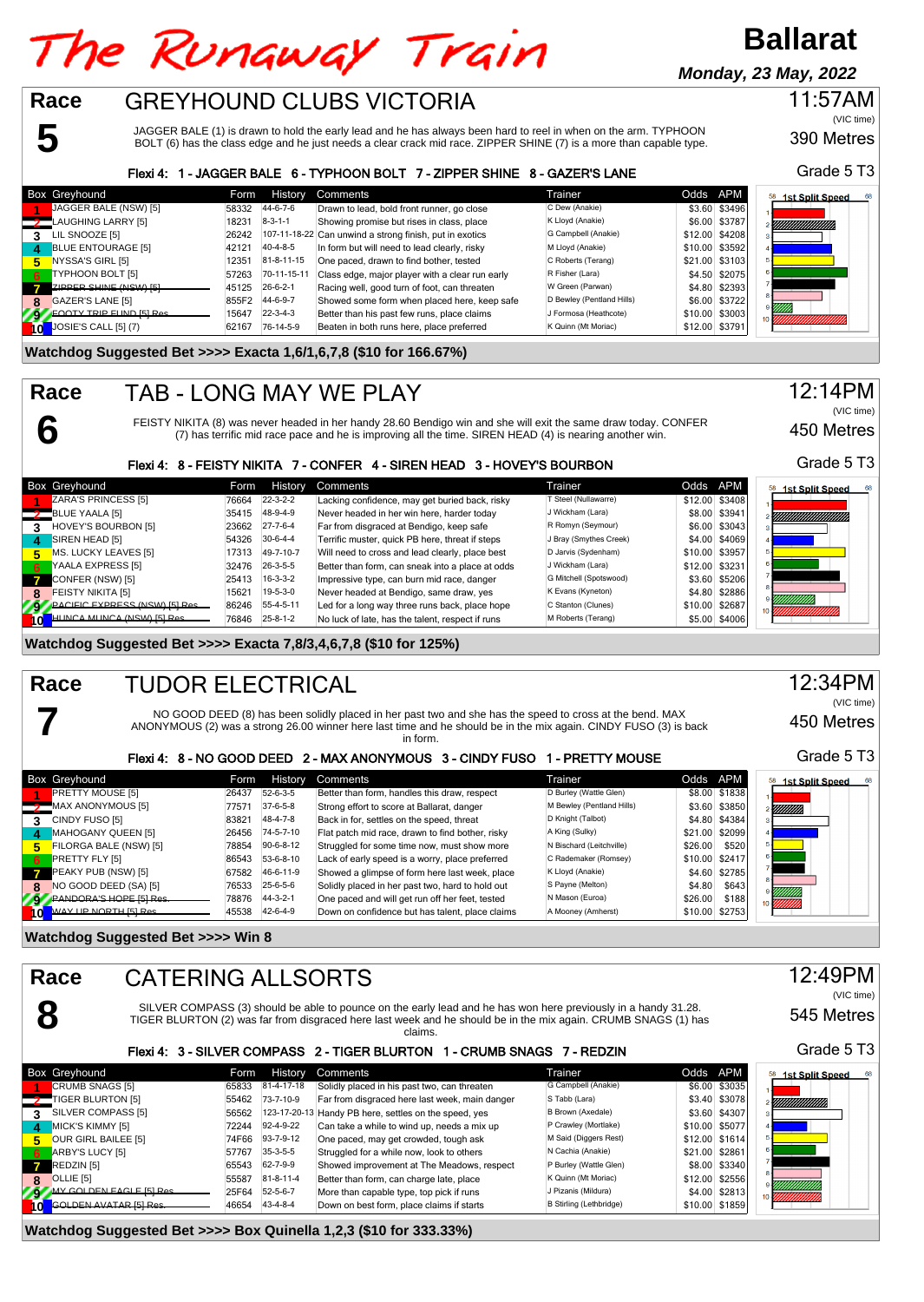# The Runaway Train

**Ballarat**

**Monday, 23 May, 2022**



450 Metres 1:09PM (VIC time)

BURN (5) has claims Flexi 4: 3 - LEKTRA TINSEL 4 - MINI DIMMY 5 - WHISKEY TO BURN 6 - OUR GIRLS SHOUT

Tier 3 - Grade 7

| Box Greyhound                   | Form  | History          | Comments                                         | Trainer                  | Odds APM         | <b>1st Split Speed</b> |
|---------------------------------|-------|------------------|--------------------------------------------------|--------------------------|------------------|------------------------|
| BACK PAT [7]                    | 85755 | $17-1-0-0$       | Lacking confidence, can miss the kick, tough ask | N Bischard (Leitchville) | \$600<br>\$14.00 |                        |
| <b>RESERVIOR FRANK [7]</b>      | 53567 | $13 - 1 - 0 - 2$ | Form has tapered off a little, must show more    | C Baker (Winter Valley)  | \$12.00 \$1136   | <b>Millis</b>          |
| LEKTRA TINSEL [7]               | 513   | $3 - 1 - 0 - 1$  | Showing promise, continues to improve, yes       | P Lenehan (Toolong)      | \$2.80 \$1145    |                        |
| MINI DIMMY [7]                  | 67422 | $25 - 1 - 2 - 1$ | Last two runs have been great, main danger       | J Formosa (Heathcote)    | \$4.60 \$1154    |                        |
| WHISKEY TO BURN [7]             | 51335 | $6 - 1 - 0 - 2$  | Still learning but has the talent, can threaten  | J Hardy (Heathcote)      | \$6.00 \$1410    |                        |
| OUR GIRLS SHOUT [7]<br>6        |       | 24415 6-1-1-0    | Strong effort to score at Bendigo, keep safe     | B Brown (Axedale)        | \$7.50 \$1570    |                        |
| YEAH SWEETIE [7]                | 24355 | $18 - 1 - 1 - 2$ | Can show early speed at times, place claims      | J Clarke (Creswick)      | \$8.00 \$1358    |                        |
| <b>MY COMPASS [7]</b><br>8      | 64516 | $6 - 1 - 0 - 1$  | Lack of early speed is a worry, needs a mix up   | B Brown (Axedale)        | \$16.00 \$1202   |                        |
| INGA LENNY [7] Res.             | 26286 | $17 - 1 - 4 - 1$ | Can show early pace at times, place claims       | P Inquanti (Gnotuk)      | \$10.00 \$1898   |                        |
| <b>DIMORA CRUZ (SA) [7] Ros</b> |       | 65155 5-1-0-0    | No luck since his maiden win, can atone, respect | R Brewer (Camperdown)    | \$4.00<br>\$944  |                        |

## **Watchdog Suggested Bet >>>> Exacta 3/4,5,6 (\$10 for 333.33%)**

## A1 SIGNAGE (1-2 WINS) **Race**

**10**

**11**

**12**

APACHE SHOUT (4) has turned in some eye catching performances to date and with a clear run early, he should prove too strong late. MASTER LOGAN (7) has the speed to cross and lead and he will continue to get stronger. ON THE RUN (1) has claims

## 450 Metres (VIC time)

Tier 3 - Restricted Win

1:27PM

## Flexi 4: 4 - APACHE SHOUT 7 - MASTER LOGAN 1 - ON THE RUN 5 - NIMBLE SAMMI

|    | <b>Box Greyhound</b>         | Form  | <b>History</b>   | Comments                                        | Trainer                       | Odds APM |                | <b>1st Split Speed</b><br>68 |
|----|------------------------------|-------|------------------|-------------------------------------------------|-------------------------------|----------|----------------|------------------------------|
|    | ON THE RUN [7]               | 15376 | $7 - 1 - 1 - 2$  | Solid muster, has the good draw, major player   | K Erenshaw (Junction Village) |          | \$4.60 \$1102  |                              |
|    | FORBES DELIGHT (SA) [6]      | 33412 | $14 - 2 - 2 - 3$ | Improving type but this is harder, place best   | S Forbes (Hopetoun Park)      |          | \$12.00 \$1702 | <b>Millilli</b> n            |
|    | <b>IDA NANCY [7]</b>         | 15834 | $5 - 1 - 0 - 1$  | Tends to push wide early, may find bother       | J Lyons (Longlea)             |          | \$14.00 \$1105 |                              |
| 4  | <b>APACHE SHOUT [7]</b>      | 31633 | $6 - 1 - 0 - 3$  | Armed with a big finish, hard to hold out       | B Brown (Axedale)             |          | \$2.80 \$1816  |                              |
| 5. | NIMBLE SAMMI [6]             | 37132 | $10 - 2 - 1 - 3$ | Can come out running, getting stronger, respect | D Goudge (Panmure)            |          | \$4.20 \$2441  |                              |
| 6. | MAGIC TO BURN [6]            | 12211 | $13-3-2-4$       | Never headed at Bendigo, include in exotics     | J Hardy (Heathcote)           |          | \$7.00 \$3320  |                              |
|    | MASTER LOGAN [7]             | 12648 | $11 - 1 - 3 - 0$ | Has the speed to cross and lead, main danger    | J Mcdonald (Murtoa)           |          | \$8.00 \$2417  |                              |
|    | KNIGHT'S CROSS [6]           | 84662 | $29 - 2 - 4 - 3$ | Likely to be wide the journey, prefer to watch  | P Radstock (Burnbank)         |          | \$16.00 \$2560 |                              |
|    | NOT ARANDT ISI Res.          | 66556 | 69-2-2-6         | One paced and has not won for some time         | J Spruyt (Glenorchy)          | \$21.00  | \$607          |                              |
|    | ARROW RAR TEDDY (SA) [7] Res | 6127  | $4 - 1 - 1 - 0$  | Strong effort here two runs back, place claims  | T Blacker (Mitchell Park)     |          | \$8.00 \$1290  |                              |

## **Watchdog Suggested Bet >>>> Quinella 4/1,5,7 (\$10 for 333.33%)**

### HARD STYLE RICO AT STUD **Race**

TYSON'S TYPHOON (8) is better than his past few runs and he has the speed to cross and lead throughout. JEBRYNAH UMIDA (6) has been solidly placed in her past three and she will be on the pace from the outset. URANA WENDY (5) has claims

## Flexi 4: 8 - TYSON'S TYPHOON 6 - JEBRYNAH UMIDA 5 - URANA WENDY 1 - TIME TURNER

|                  | <b>Box Greyhound</b>       | Form  | History          | Comments                                         | Trainer                   | Odds APM       |       | <b>1st Split Speed</b><br>58 |
|------------------|----------------------------|-------|------------------|--------------------------------------------------|---------------------------|----------------|-------|------------------------------|
|                  | TIME TURNER [6]            | 54463 | $23 - 2 - 5 - 2$ | Strong type, drawn to get the breaks, respect    | L Franklin (Willaura)     | \$6.00 \$1877  |       |                              |
|                  | FRANKIE FOE (QLD) [6]      | 46451 | $14 - 2 - 1 - 0$ | Steady winner last time, this is harder, tested  | C Roberts (Terang)        | \$16.00 \$1793 |       | YMMMMM                       |
|                  | JACKIE BOY [6]             | 66831 | $21 - 3 - 2 - 3$ | Lack of early speed is a worry, place best       | S Bauer (Lovely Banks)    | \$9.00 \$1128  |       |                              |
| $\boldsymbol{A}$ | <b>TEXICALI VELVET [6]</b> | 77312 | $20 - 2 - 1 - 4$ | Last three runs have been impressive, place      | M Davison (Talbot)        | \$7.50 \$2483  |       |                              |
| 5                | URANA WENDY (NSW) [6]      | 33653 | $13 - 2 - 1 - 3$ | Needs room early but has the motor, big threat   | L Mallia (Anakie)         | \$4.60 \$1639  |       |                              |
| - 6              | JEBRYNAH UMIDA [6]         | 34232 | $22 - 2 - 5 - 3$ | Has the speed to cross early on, main danger     | I Chircop (Haddon)        | \$4.20 \$1500  |       |                              |
|                  | SHADOW JUMPER [6]          | 71654 | $9 - 2 - 0 - 0$  | Pace either side is a worry, may get crowded     | J Formosa (Heathcote)     | \$15.00 \$1999 |       |                              |
| 8                | TYSON'S TYPHOON [6]        | 31585 | $8 - 2 - 0 - 2$  | No luck of late, has the talent, can make amends | D Bewley (Pentland Hills) | \$4.00 \$2083  |       |                              |
|                  | MAHOGANY FLAME [6] (7)     | 25667 | 62-2-5-5         | One paced and not racing well enough, tested     | A King (Sulky)            | \$21.00        | \$687 |                              |
| A OF             | CHAMP CHEESE [6] Res       | 257T7 | $17 - 2 - 3 - 0$ | Steady effort when resuming, prefer to watch     | J Formosa (Heathcote)     | \$16.00 \$1212 |       |                              |

**Watchdog Suggested Bet >>>> Exacta 6,8/1,5,6,8 (\$10 for 166.67%)**

## SOUTHERN SHEETMETAL **Race**

ZAMBORA BEAR (8) has been racing well in stronger company of late and he should be able to make every post a winner. OVER LOAD (7) has a good turn of foot and he is racing with confidence at present. BAD BAILEY (4) just needs luck early on.

## Flexi 4: 8 - ZAMBORA BEAR 7 - OVER LOAD 4 - BAD BAILEY 6 - PETE CABANG

| Box Greyhound               | Form  | History     | <b>Comments</b>                                 | Trainer              | Odds APM       |               | <b>1st Split Speed</b><br>68 |
|-----------------------------|-------|-------------|-------------------------------------------------|----------------------|----------------|---------------|------------------------------|
| CRYPTIC SIGNAL [5]          | 85441 | 61-8-10-4   | Steady winner last time, this is harder, place  | P Crawley (Mortlake) | \$11.00 \$2693 |               |                              |
| DANA WING (NSW) [5]         | 47373 | 61-5-3-9    | Placed in two of her past three, place again    | G Campbell (Anakie)  | \$6.00         | \$706         | YMMMMM).                     |
| <b>INGA LETTY ISL</b>       | 86457 | $17-3-0-1$  | Down on confidence, keen railer outside, risky  | V Inguanti (Gnotuk)  |                | \$9.00 \$2596 |                              |
| BAD BAILEY (SA) [5]         | 54252 | 95-13-15-11 | Strong effort three runs back, threat with luck | P Pace (Scarsdale)   |                | \$4.60 \$3645 |                              |
| ZIPPING PISTOL (NSW) [5]    | 25643 | 55-4-5-14   | Lack of early pace is a worry, needs a mix up   | P Pace (Scarsdale)   | \$12.00 \$2484 |               |                              |
| <b>PETE CABANG ISL</b>      | 42423 | 96-9-15-13  | Placed in three of his past four, must respect  | A Mooney (Amherst)   |                | \$8.00 \$2549 |                              |
| OVER LOAD [5]               | 73327 | 48-7-10-5   | Consistent type, has early speed, main danger   | W Green (Parwan)     |                | \$4.80 \$2571 |                              |
| ZAMBORA BEAR (NSW) [5]      | 61433 | 97-15-10-19 | Drops in class, has the pace to cross, yes      | S Mannion (Balliang) |                | \$3.40 \$3021 |                              |
| $9$ BLACK HEEL HIGH [5] (3) | 33725 | 63-6-2-17   | Solidly placed at Healesville, place hope again | W Green (Parwan)     | \$10.00        | \$773         |                              |
| ASTON XAVIER [5] (6)        | 63735 | 42-4-5-9    | Impressive effort two runs back, major player   | G Campbell (Anakie)  |                | \$6.00 \$2491 |                              |

**Watchdog Suggested Bet >>>> Trifecta 7,8/4,6,7,8/2,4,6,7,8 (\$10 - 55.56%)**

## 1:44PM (VIC time)

390 Metres

Tier 3 - Grade 6



390 Metres (VIC time)

Grade 5 T3

2:05PM